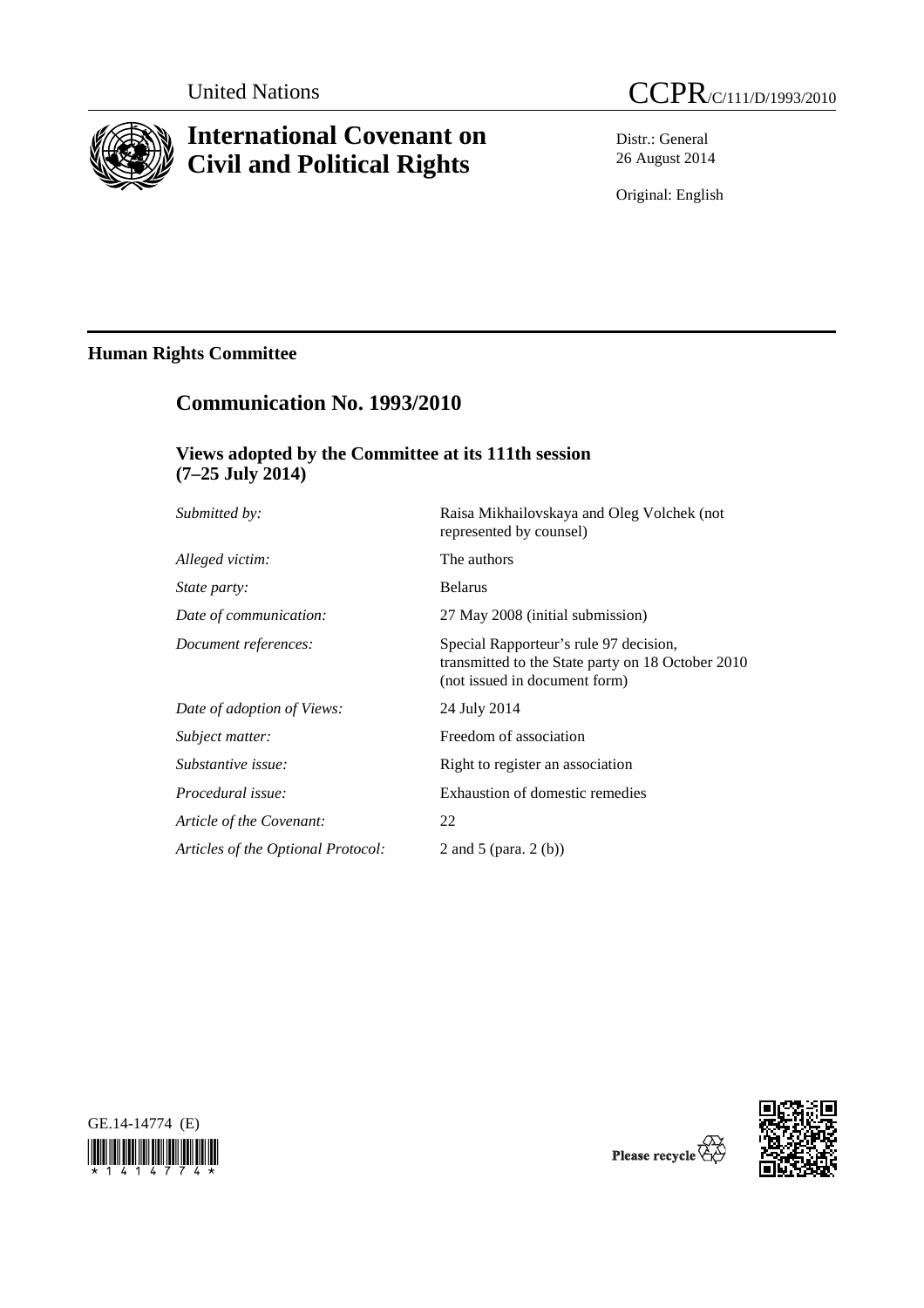## **Annex**

## **Views of the Human Rights Committee under article 5, paragraph 4, of the Optional Protocol to the International Covenant on Civil and Political Rights (111th session)**

concerning

### **Communication No. 1993/2010**\*

| Submitted by:          | Raisa Mikhailovskaya and Oleg Volchek (not<br>represented by counsel) |
|------------------------|-----------------------------------------------------------------------|
| Alleged victim:        | The authors                                                           |
| <i>State party:</i>    | <b>Belarus</b>                                                        |
| Date of communication: | 27 May 2008 (initial submission)                                      |

*The Human Rights Committee*, established under article 28 of the International Covenant on Civil and Political Rights,

*Meeting on* 24 July 2014,

*Having concluded* its consideration of communication No. 1993/2010, submitted to the Human Rights Committee by Raisa Mikhailovskaya and Oleg Volchek under the Optional Protocol to the International Covenant on Civil and Political Rights,

*Having taken into account* all written information made available to it by the authors of the communication and the State party,

*Adopts* the following:

### **Views under article 5, paragraph 4, of the Optional Protocol**

1. The authors of the communication are Raisa Mikhailovskaya, born in 1960, and Oleg Volchek, born in 1967, both Belarusian nationals. They claim to be victims of violations by Belarus of their rights under article 22, paragraphs 1 and 2, of the International Covenant on Civil and Political Rights.<sup>1</sup> The authors are not represented.

#### **The facts as submitted by the authors**

2.1 The authors are two of the founders of the non-governmental organization (NGO), Legal Aid to the Population. The NGO was registered on 10 September 1998 as a local association in Minsk, re-registered on 17 August 1999 in accordance with changes in domestic legislation, and was permitted to operate only in the city of Minsk. The founders

<sup>\*</sup> The following members of the Committee participated in the consideration of the present communication: Yadh Ben Achour, Lazhari Bouzid, Cornelis Flinterman, Yuji Iwasawa, Walter Kälin, Zonke Zanele Majodina, Gerald L. Neuman, Sir Nigel Rodley, Víctor Manuel Rodríguez-Rescia, Fabián Omar Salvioli, Dheerujlall B. Seetulsingh, Anja Seibert-Fohr, Yuval Shany, Konstantine Vardzelashvili, Margo Waterval and Andrei Paul Zl<sup>ă</sup>tescu. 1

<sup>&</sup>lt;sup>1</sup> The Optional Protocol entered into force for Belarus on 30 December 1992.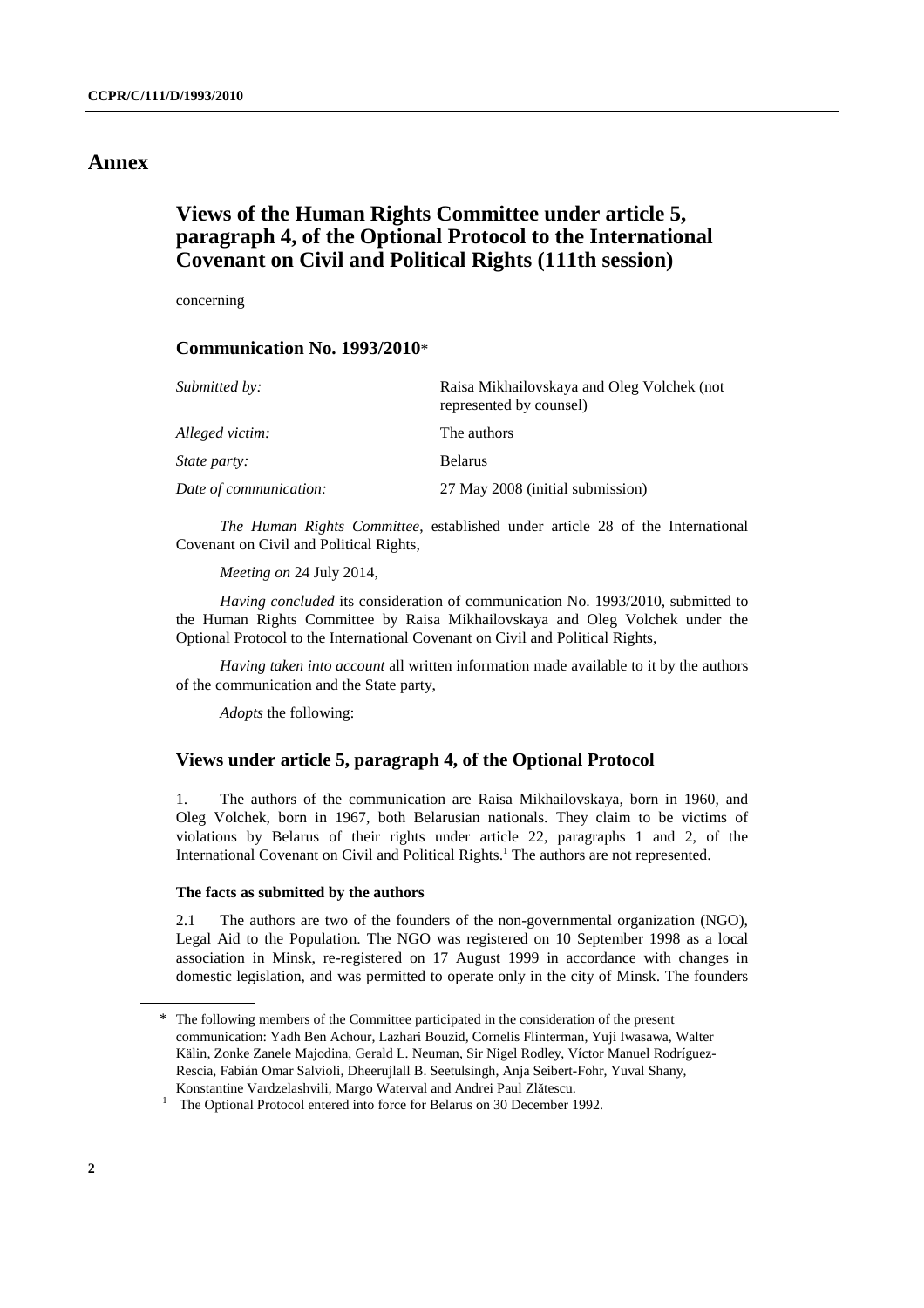of the organization wanted to expand the scope of their operations to the whole country and attempted to register with the Ministry of Justice a new nationwide, Republican association for that purpose, under a new name, Legal Protection of Citizens. On 2 April 2001, the Ministry of Justice rejected the application for registration, stating that the public association for which registration was sought could not provide legal assistance to citizens.

The authors submit that they appealed against that decision before the Supreme Court.<sup>2</sup> The appellants argued that the application for registration complied with all the laws and regulations of Belarus, and that the new public association would help achieve the goal of building a country based on the rule of law. Further, the appellants argued that the alleged deficiencies in the application documents were minor, and that the Ministry of Justice should have given them more time to rectify any flaws in the application. On 4 June 2001, the Supreme Court rejected the appeal. In its decision, the Court accepted the position of the Ministry of Justice and stated that the new public association, Legal Protection of Citizens, could not represent persons outside Minsk, as the founders had intended. The Court also held that the deficiencies found in the application documents were sufficiently grave to warrant a denial of the registration.<sup>3</sup>

2.3 The authors contend that, according to the charter of the local NGO, Legal Aid to the Population, the main aim of the association was to contribute to the development of a culture based on the rule of law in Belarus. The NGO engaged in various activities, including providing legal aid to about 5,000 individuals, monitoring the work of the courts and publicizing the results, disseminating information about human rights violations, and issuing around 20 publications on human rights issues, which had turned it into one of the leading human rights organizations in Belarus. The authors claim that because of their activities, members of the NGO were subjected to constant harassment. For example, on 21 July 1999, Mr. Volchek was arrested, beaten by the police and charged with hooliganism. While the charges were eventually dropped, the allegations of beating were never investigated and the perpetrators were never brought to justice. Another member of the NGO was also severely beaten and, despite the fact that the perpetrators of that incident were detained, no criminal charges were ever filed in that case because the prosecution declared that there was not enough evidence to prosecute.

2.4 The authors claim that in September 2002, the Justice Department of Minsk Executive Committee, acting on instructions from the Ministry of Justice of Belarus, initiated a review of the activities of the existing NGO, Legal Aid to the Population. As a result of the inspection, the Justice Department issued a written warning, dated 18 September 2002, advising the association that it did not have the right to represent the interests of other citizens in courts. The authors appealed before Minsk City Court, but the Court upheld the lawfulness of the warning. On 17 April 2002, the Ministry of Justice had withdrawn the licence to provide legal services from one of the authors, Mr. Volchek, who at the time had been serving as president of the NGO. Mr. Volchek, however, was informed about the withdrawal only six months later.

2.5 On 2 August 2003, the authors received a letter from Minsk City Court, informing them that proceedings for the dissolution of Legal Aid to the Population had been initiated by way of a submission by the Justice Department of Minsk Executive Committee. The submission was based on article 57, paragraph 2 (2), of the Civil Code, concerning activities carried out in violation of the legislation in a flagrant or repeated manner, and

 $2$  According to domestic legislation, denial of registration of a public association can be appealed directly before the Supreme Court. Its decision is final and cannot be appealed.

<sup>&</sup>lt;sup>3</sup> One of the deficiencies that the Court listed was that the applicants failed to provide a correct graphic description of the organizational structure of the association, including the location of each structure.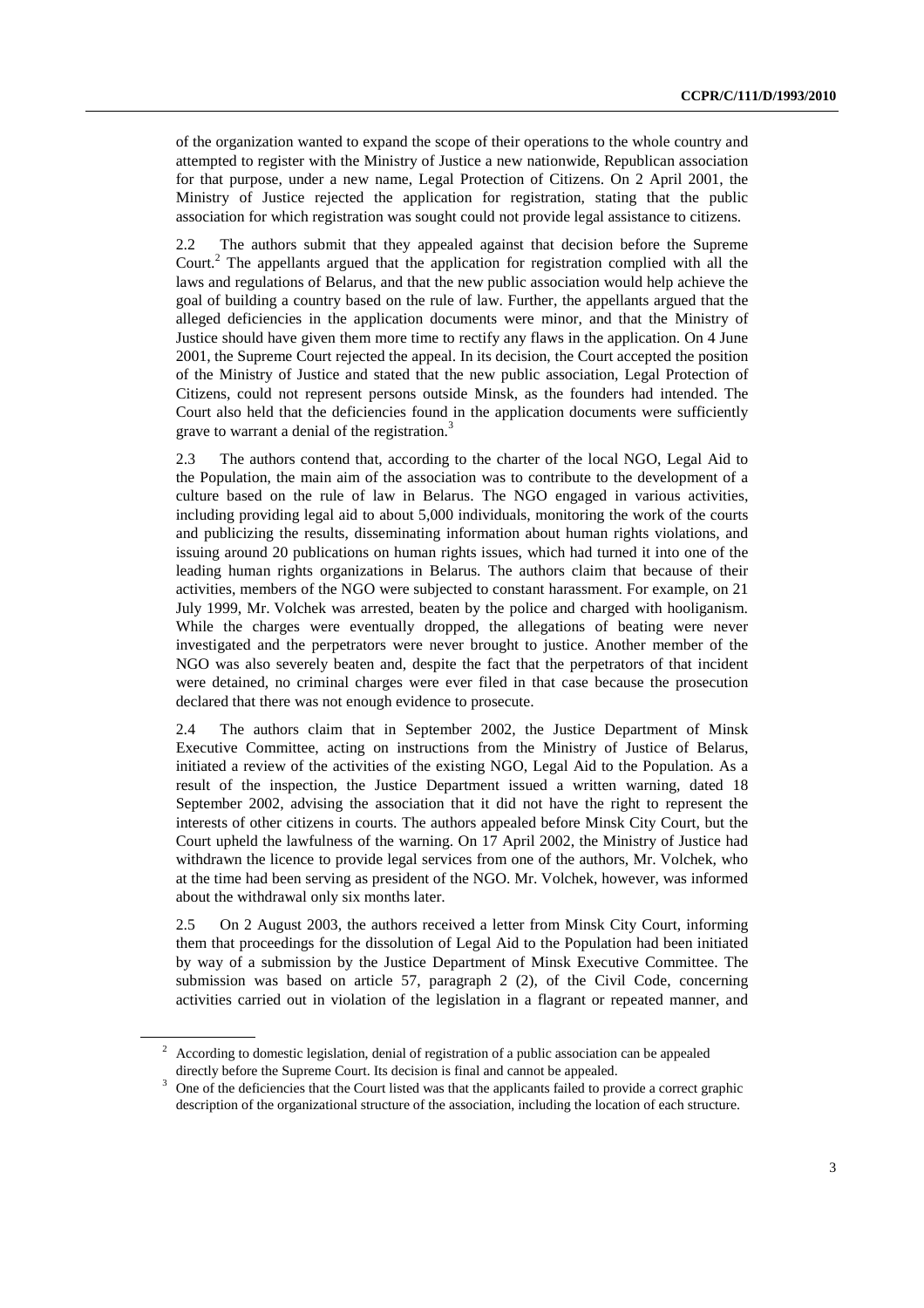article 29, paragraph 3, of the Law on Public Associations, and alleged violation of the rules governing the initial registration of the organization.

2.6 The authors claim that they submitted a detailed defence of their association to the Court, stressing, among other things, that the real reason behind the dissolution was to discriminate politically against an independent NGO that was defending human rights. The authors claim that there is a difference between the provision of legal assistance and the provision of legal services, which by law has to be licensed. The NGO did provide free legal assistance to indigent persons and persons on a low income, but it did not provide legal services, as was alleged by the Justice Department. Based on the review that was conducted by the Justice Department in September 2002, it was also alleged that the NGO sent its representatives to participate in court hearings. The authors submit that, after the review in September 2002, they abandoned that practice and the NGO stopped sending its representatives to court hearings. In addition, they claim that, according to article 62 of the Constitution of Belarus, the right to legal aid is guaranteed to every citizen, and that obstructing that right is forbidden. They also claim that the Constitutional Court of Belarus, in a decision of 5 October 2000, ruled that citizens have a right to legal assistance by other persons who are not lawyers and who do not have a licence to provide legal services. The authors also contend that several organizations sent the Court letters in support of their NGO.

2.7 The authors submit that the court hearing regarding the dissolution proceedings was originally scheduled for 5 September 2003. The judge wanted the hearing to take place in her office, which was too small and did not allow for members of the public to be present. The authors protested against the location of the hearing and insisted that it should be made accessible to the public. The hearing was rescheduled for 8 September 2003, but despite the availability of court rooms, the judge again insisted that the hearing take place in her office. Consequently, only representatives of the parties to the hearing and one observer from the Organization for Security and Cooperation in Europe were allowed to be present. Journalists, other NGO representatives and members of the public who wanted to attend the hearing were not allowed inside.

2.8 The authors also submit that they insisted on a public hearing and refused to participate in a closed hearing. The judge decided that their refusal constituted an unjustified delay to the proceedings and proceeded with the hearing in the absence of representatives of the NGO, including the authors. The judge issued a ruling on the same date, under which the NGO, Legal Aid to the Population, was dissolved on the basis of article 57, paragraph 2 (2), of the Civil Code and article 29, paragraph 2, of the Law on Public Associations, citing repeated violations of those provisions.

2.9 On an unspecified date, the authors filed a cassation appeal before the Supreme Court against the Minsk City Court ruling. In the appeal, they reiterated the arguments brought before Minsk City Court. They also complained about the judge's decision to hold a closed hearing on 8 September 2003, despite the fact that about 40 people had gone to the Court to attend the hearing, and the fact that the hearing had been held in the absence of representatives of the NGO. The authors further claimed that the violations to which the Court referred in its decision were based on review findings of the Department of Justice issued on 5 November 1999, which had since been corrected. Those violations should not have been taken into consideration because the statute of limitations, three years under the Civil Code, had passed. On 13 October 2003, the Supreme Court rejected the authors' appeal and confirmed the lower instance ruling. The authors therefore contend that they have exhausted all available and effective domestic remedies.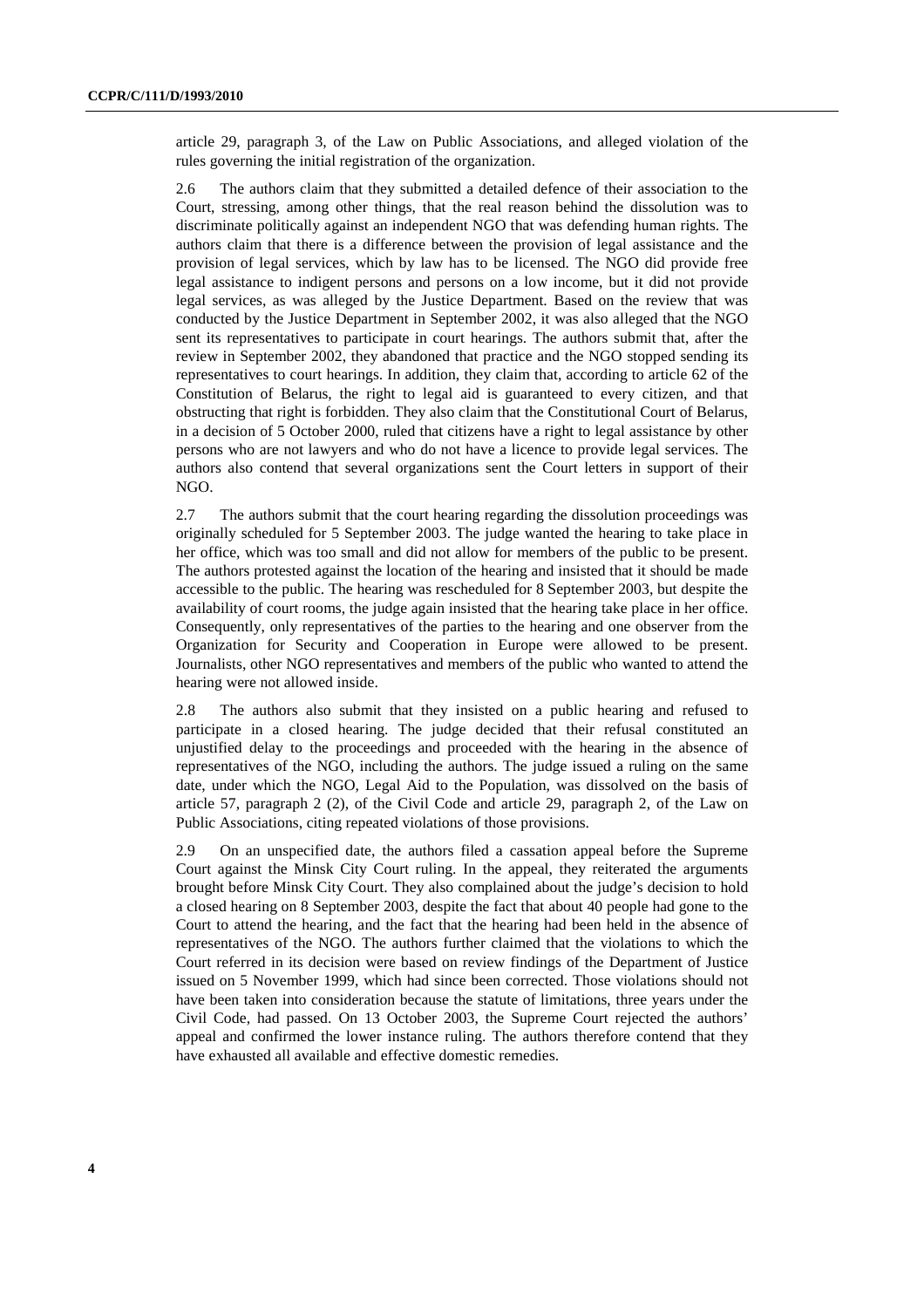#### **The complaint**

3.1 The authors submit that the refusal by the State party to register the new entity, Legal Protection of Citizens, as a nationwide, Republican association, as well as the subsequent dissolution of the NGO, Legal Aid to the Population, violated their right to freedom of association under article 22 of the Covenant.

3.2 The authors submit that since 2003, the State party's authorities have embarked on a systematic policy of closing down independent NGOs and quote statistics in support of their claim.<sup>4</sup> They refer to the Committee's case law,<sup>5</sup> in which the Committee found violations of freedom of association by the State party, and submit that no action was taken by the authorities to rectify the violations and to implement the Committee's recommendations. Accordingly, they maintain that the circumstances of their case constitute part of systematic violations of freedom of association by Belarus.

#### **State party's observations on admissibility**

4.1 By note verbale of 6 January 2011, the State party submitted, with regard to the present communication and several other communications before the Committee, that the authors had not exhausted all available domestic remedies in Belarus, including appeal before the Office of the Procurator-General for supervisory review of a judgment having force of *res judicata*. It also submits that, while being a party to the Optional Protocol, it has not given its consent for the extension of the Committee's mandate to communications from individuals who have not exhausted domestic remedies; that it considers the above communications to have been registered in violation of the provisions of the Optional Protocol; that there are no legal grounds for their consideration by the State party; and that "any references in this connection to the Committee's long-standing practice are unlawfully bound".

4.2 On 5 October 2011, the State party challenged the admissibility of the communication, reiterating that the authors have failed to exhaust all available domestic remedies as they have not requested the Office of the Procurator-General to initiate supervisory review proceedings.

4.3 On 25 January 2012, the State party submitted with regard to the present communication together with around sixty other communications that, when becoming a party to the Optional Protocol, it had recognized the competence of the Committee under article 1, but that recognition of competence was undertaken in conjunction with other provisions of the Optional Protocol, including those that established criteria regarding petitioners and the admissibility of their communications, in particular articles 2 and 5. The State party maintains that, under the Optional Protocol, States parties have no obligation regarding recognition of the Committee's rules of procedure and its interpretation of the provisions of the Optional Protocol, which "could only be efficient when done in accordance with the Vienna Convention of the Law on Treaties". It submits that, "in relation to the complaint procedure the States parties should be guided first and foremost by the provisions of the Optional Protocol," and that "references to the Committee's longstanding practice, methods of work, case law are not subject of the Optional Protocol". It also submits that "any communication registered in violation of the provisions of the Optional Protocol to the Covenant on Civil and Political Rights will be viewed by the State party as incompatible with the Protocol and will be rejected without comments on the

<sup>&</sup>lt;sup>4</sup> In 2003, 51 public associations were dissolved; 38 in 2004; 68 in 2005; the data for 2006 was not

published, but the numbers were high; and 26 in 2007.<br><sup>5</sup> The authors refer to communications No. 1226/2003, *Korneenko* v. *Belarus*, Views adopted on 20 July 2012; No. 1296/2004, *Belyatsky et al.* v. *Belarus*, Views adopted 24 July 2007.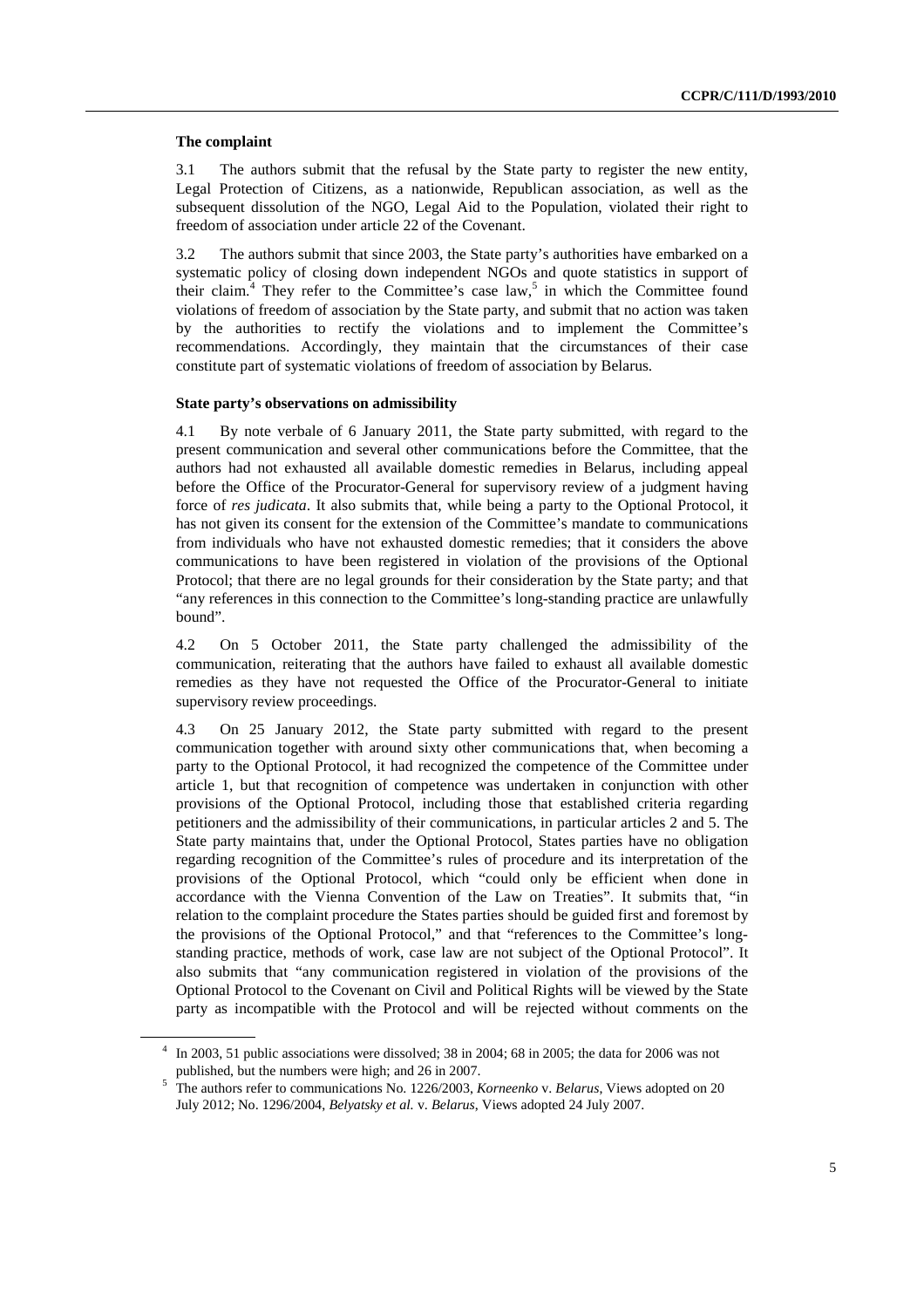admissibility or on the merits". The State party also maintains that decisions taken by the Committee on rejected communications will be considered by its authorities as "invalid".

#### **Issues and proceedings before the Committee**

#### *State party's lack of cooperation*

5.1 The Committee notes the State party's assertion that there are no legal grounds for the consideration of the authors' communication, insofar as it is registered in violation of the provisions of the Optional Protocol; that it has no obligations regarding recognition of the Committee's rules of procedure and regarding the Committee's interpretation of the provisions of the Optional Protocol; and that if a decision is taken by the Committee on the present communication, it will be considered "invalid" by the authorities of the State party.

5.2 The Committee recalls that under article 39, paragraph 2, of the Covenant, it is empowered to establish its own rules of procedure, which States parties have agreed to recognize. It further observes that, by adhering to the Optional Protocol, a State party to the Covenant recognizes the competence of the Committee to receive and consider communications from individuals claiming to be victims of violations of any of the rights set forth in the Covenant (preamble and art. 1). Implicit in a State's adherence to the Optional Protocol is an undertaking to cooperate with the Committee in good faith so as to permit and enable it to consider such communications, and after examination to forward its views to the State party and to the individual (art. 5, paras. 1 and 4). It is incompatible with those obligations for a State party to take any action that would prevent or frustrate the Committee in its consideration and examination of the communication, and in the expression of its Views.<sup>6</sup> It is for the Committee to determine whether a communication should be registered. By failing to accept the competence of the Committee to determine whether a communication shall be registered and by declaring beforehand that it will not accept the determination of the Committee on the admissibility or the merits of that communication, the State party violates its obligations under article 1 of the Optional Protocol to the Covenant.<sup>7</sup>

#### *Consideration of admissibility*

6.1 Before considering any claim contained in a communication, the Human Rights Committee must decide, in accordance with rule 93 of its rules of procedure, whether or not the communication is admissible under the Optional Protocol to the Covenant.

6.2 The Committee has ascertained, as required under article 5, paragraph 2 (a), of the Optional Protocol, that the same matter is not being examined under another procedure of international investigation or settlement.

6.3 The Committee notes that the State party has challenged the admissibility of the communication for non-exhaustion of domestic remedies under article 5, paragraph 2 (b), of the Optional Protocol on the ground that the authors have not requested the Office of the Procurator-General to have their case considered under supervisory review proceedings. The Committee recalls its jurisprudence, according to which a petition for supervisory review to a Prosecutor's Office, allowing to review court decisions that have taken effect, does not constitute a remedy which has to be exhausted for the purposes of article 5,

<sup>6</sup> See, inter alia, communication No. 869/1999, *Piandiong et al.* v. *the Philippines*, Views adopted on 19 October 2000, para. 5.1. 7

See, for example, *Korneenko* v. *Belarus* (note 6 above), para. 8.2; communication No. 1948/2010, *Turchenyak et al.* v. *Belarus*, Views adopted on 24 July 2013, para. 5.2.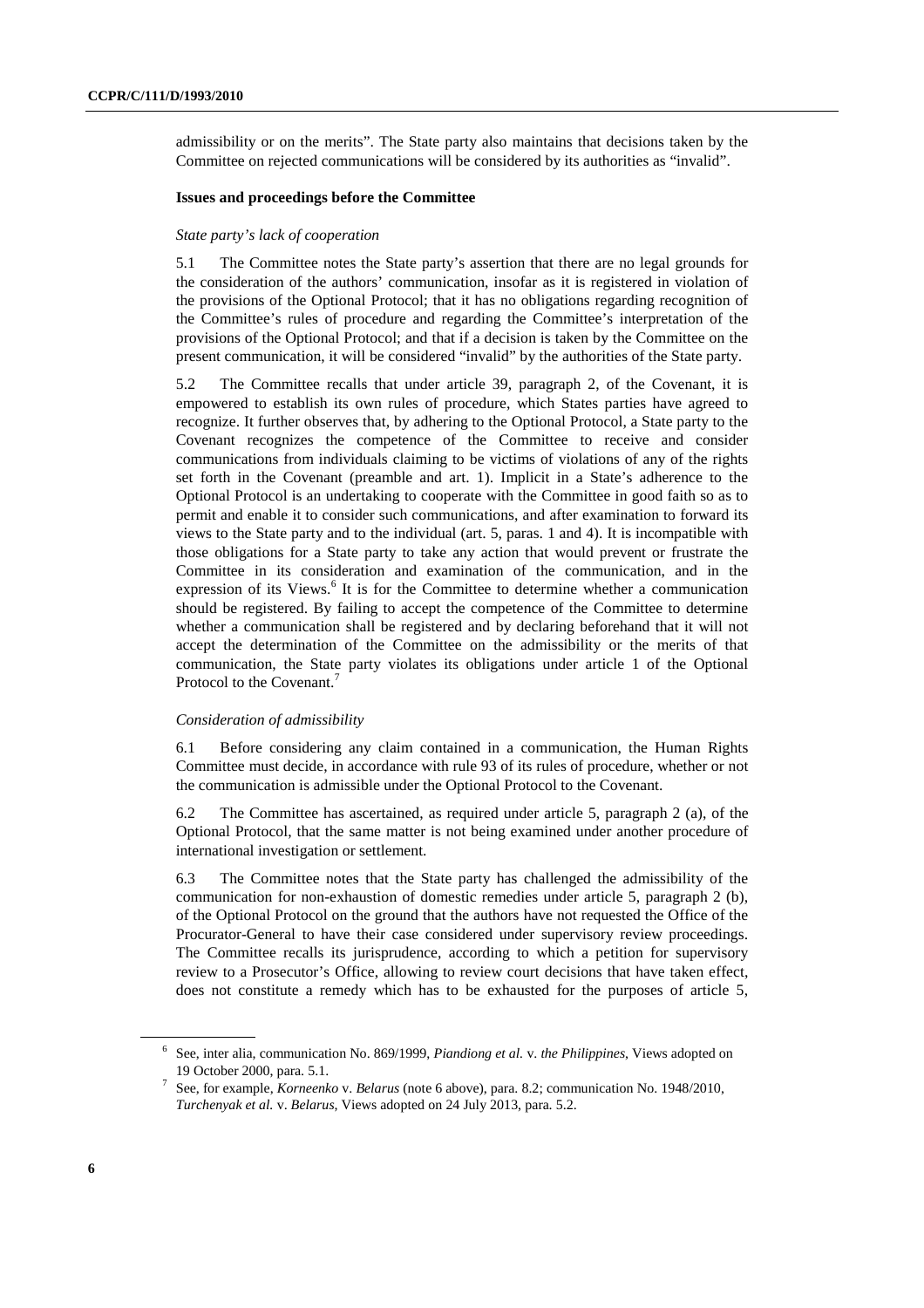paragraph 2 (b), of the Optional Protocol.<sup>8</sup> Accordingly, the Committee considers that it is not precluded by the requirements of article 5, paragraph 2 (b), of the Optional Protocol from examining the present communication.

6.4 The Committee notes that the State party did not contest any of the facts alleged by the authors and considers that the authors have sufficiently substantiated their claims under article 22 of the Covenant for the purposes of admissibility. It therefore declares the communication admissible and proceeds to its examination on the merits.

#### *Consideration of merits*

7.1 The Human Rights Committee has considered the present communication in the light of all the information made available to it by the parties, as required under article 5, paragraph 1, of the Optional Protocol.

7.2 The issue before the Committee is whether the refusal of the authorities to register a new NGO by the name of Legal Protection of Citizens as an association authorized to operate on a nationwide basis and the subsequent dissolution of the existing NGO, Legal Aid to the Population, unreasonably restricted the authors' right to freedom of association. In that regard, the Committee observes that article 22 of the Covenant guarantees that everyone shall have the right to freedom of association with others, and the protection afforded by that article extends to all the activities of an association. Restrictions on the operation of an association, including its dissolution, must satisfy the requirements of paragraph 2 of that provision.<sup>9</sup>

7.3 The Committee observes that, in accordance with article 22, paragraph 2, a restriction on the right to freedom of association can be justified only if it cumulatively meets the following conditions: (a) it must be provided by law; (b) it may only be imposed for one of the purposes set out in article 22, paragraph 2; and (c) it must be "necessary in a democratic society" for achieving one of those purposes. The reference to the notion of "democratic society" indicates, in the Committee's opinion, that the existence and operation of associations, including those which peacefully promote ideas not necessarily favourably received by the government or the majority of the population, is a cornerstone of a democratic society.<sup>10</sup> The mere existence of objective justifications for limiting the right to freedom of association is not sufficient. The State party must further demonstrate that the prohibition of an association is necessary to avert a real and not only hypothetical threat to national security or democratic order, that less intrusive measures would be insufficient to achieve the same purpose, $11$  and that the restriction is proportionate to the interest to be protected.<sup>12</sup>

7.4 In the present case, the decision of the Ministry of Justice to deny the registration of the new nationwide NGO, Legal Protection of Citizens, and the court decision dissolving the NGO, Legal Aid to the Population, was based on two perceived violations of the State party's domestic law: (a) that the NGO was providing legal assistance to citizens without the necessary legal licence, and (b) that there were violations of the applicable rules of

<sup>8</sup> Communication No. 1873/2009, *Alekseev* v. *the Russian Federation*, Views adopted on 25 October 2013, para. 8.4. 9 See, for example, communication No. 1274/2004, *Korneenko* v. *Belarus*, Views adopted on 31

October 2006, para. 7.2. 10 Ibid., para. 7.3.

<sup>11</sup> See, for example, communication No. 1119/2002, *Jeong-Eun Lee* v. *Republic of Korea*, Views

adopted on 20 July 2005, para.7.2; *Belyatsky et al. v. Belarus* (note 6 above), para. 7.3.<br><sup>12</sup> See the Committee's general comment No. 34 (2011) on freedoms of opinion and expression, para. 34.